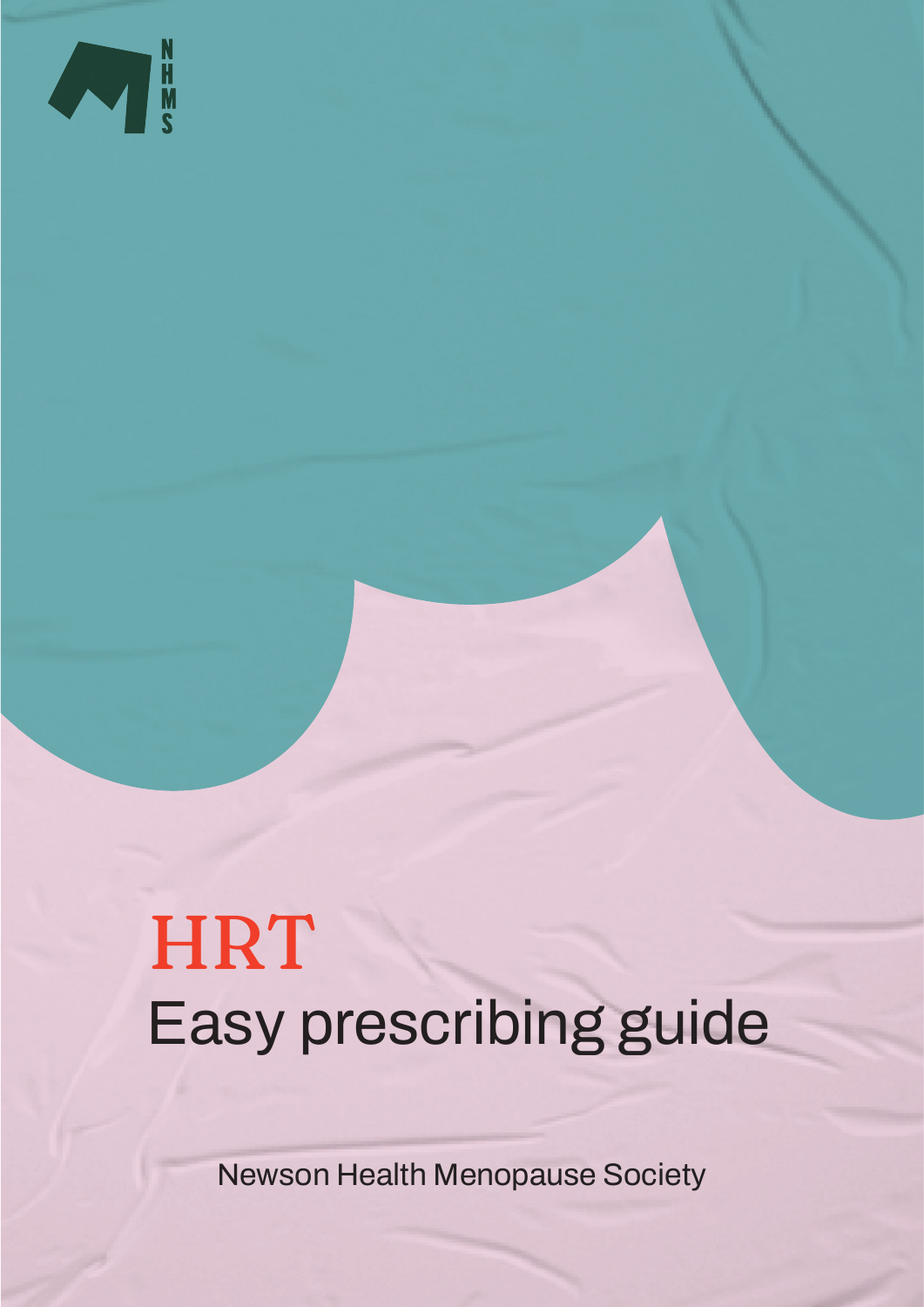The menopause is a normal life event for women and some non binary people it is not an illness or a medical condition. The life expectancy of women has increased over the past century, this means that on average, women spend over a third of their lives being postmenopausal.

Many suffer in silence and do not realise how effective hormone replacement therapy (HRT) can be at dramatically improving not only their symptoms but their future health too.

## Managing symptoms

Managing people with symptoms of the perimenopause and menopause is a very rewarding aspect of clinical practice. There are now excellent guidelines available, both national and international, for healthcare professionals on the management of the menopause<sup>1-3</sup>. However, worldwide, only a minority of perimenopausal and menopausal people are prescribed HRT despite these guidelines stating that for the majority of women the benefits of HRT outweigh any risks.

It is estimated that around 75% of menopausal women experience symptoms and around 25% of women experience severe symptoms that have a negative effect on their lives, often affecting their family and performance at work.

 The vasomotor symptoms of the menopause are the ones that are most obvious when thinking about menopause, but these are not the symptoms that affect women the most. It is the symptoms of low mood, anxiety, reduced self-esteem, poor memory and concentration, reduced libido, joint pains and vaginal dryness that usually affect women and some non-binary people the most.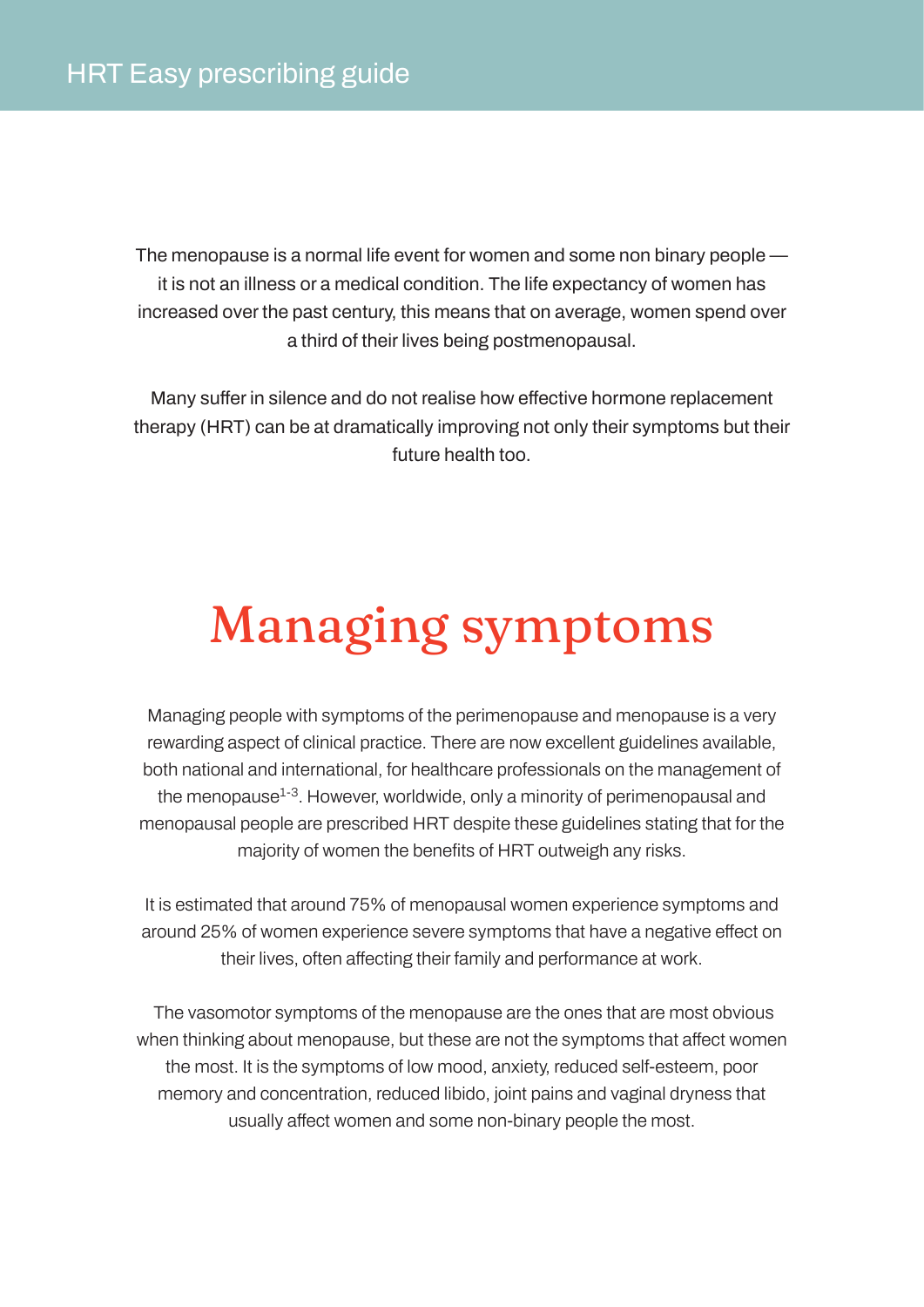## Benefits and risks of HRT

There are numerous potential benefits to be gained by women taking HRT. Symptoms of the menopause such as hot flushes, mood swings, night sweats, and reduced libido improve. In addition, taking HRT has also been shown to reduce future risk of cardiovascular disease, osteoporosis, type 2 diabetes, osteoarthritis and dementia <sup>4-6</sup>. Most benefit is afforded when women start HRT within 10 years of their menopause. HRT can

be given to perimenopausal women and then continued for as long as benefits outweigh the risks (usually for ever). Older women who start HRT usually also gain benefit.

The type of HRT also affects a woman's benefits and risks. HRT containing micronised progesterone is associated with a lower risk of breast cancer, cardiovascular disease, and thromboembolic events compared with synthetic progestogens <sup>7-8</sup>. In addition, the mode of delivery of estrogen is also important because, in contrast with oral estrogen, transdermal estrogen is not associated with an increased risk of venous thromboembolism (VTE).

Most women and healthcare professionals are concerned about the possible risks of breast cancer in women taking HRT. However, the risk is far lower than many realise. Women who take estrogen only HRT (women who have had a hysterectomy) have a lower future risk of breast cancer  $^{10}$ . Women who take estrogen and a progestogen who are over 51 years old may have a small increased risk of breast cancer. However, this increased risk is a lower magnitude to the risk of breast cancer for women who are overweight or drinking a glass or two of wine each night. Telling them this often really helps to put this risk into perspective. This risk with synthetic progestogens has not been shown to be statistically significant in any studies. Studies have shown that women who take micronised progesterone have an even lower risk of breast cancer than other women who take other progestogens. There has not been a good quality study showing that there is a risk of breast cancer at all in women who take estrogen with micronised progesterone.

Women with a history of cancer can still take HRT safely, in most cases. Many cancers are not hormone dependent, including cancers of the cervix, vagina, vulva, malignant melanoma and bowel. Most types of endometrial and ovarian cancer are also not hormone dependent. Women with a family history of cancer — including breast cancer — can still take HRT.

There is no good evidence regarding giving HRT to women with a history of an estrogen receptor positive cancer. Some women with a history of these cancers choose to take HRT for the health benefits and improvements to the quality of their lives. Women with estrogen receptor negative cancers can usually take HRT.

## How to prescribe HRT: Firstly - keep it simple

There is robust evidence demonstrating that transdermal estrogen in association with micronised progesterone represents the optimal HRT regimen, particularly in women at risk of cardiovascular events 11. This combination should ideally be initiated by healthcare professionals at a primary care level.

Considerations when prescribing combination products:

- •There is less flexibility if you want to alter the estrogen dose
- • They all contain older progestogens, except the new combined type known as Bijuve ®.

Considerations when prescribing oral estrogen first line:

- •There is VTE risk with oral estrogen
- • Oral estrogen increases sex hormone binding globulin (SHBG) so reducing free androgen index (lowers libido even more)
- •There is less reliable absorption
- There are more contraindications (for example obesity, diabetes, gallbladder disease, migraine and so on).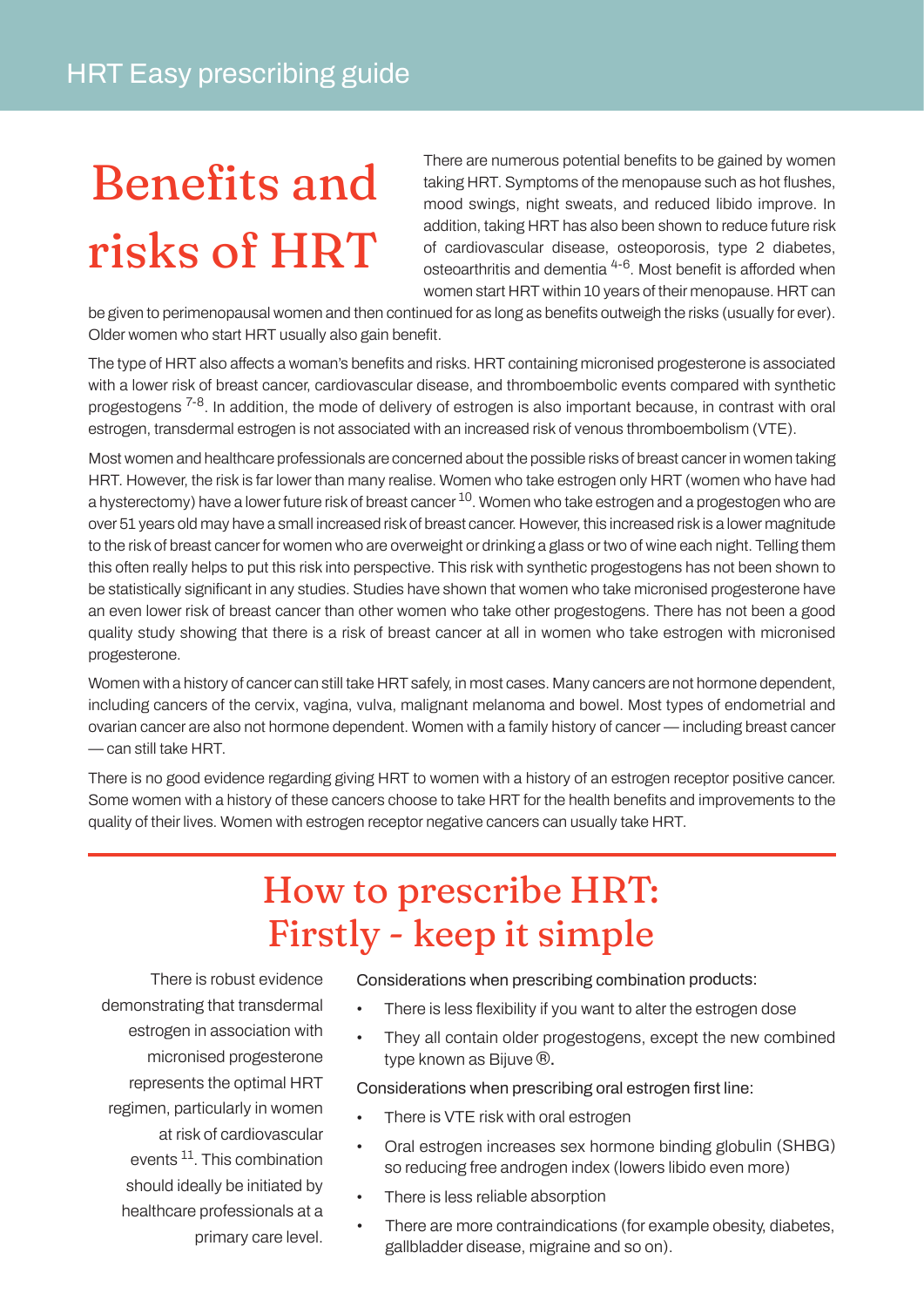## 1. The most important hormone in HRT is estrogen – best as 17 beta-Estradiol

The optimal dose for each woman should be given to improve symptoms and also to optimise bone and heart health. Women can continue taking HRT for as long as the benefits outweigh any risks, which usually means for ever. They should have an annual review.

It is NOT about lower dose and shortest length of time anymore!

Transdermal estrogen has no clot risk associated with it. It can be given to women with a history of clot and women with an increased risk of clot or stroke including women with migraines.

It can also be given to women with hypertension and cardiovascular disease.

### Patches – pros:

- Usually stick well and easy to use
- Can swim, shower, bath, swim with them on
- Constant level given so can be better in women with migraines
- Can use more than one which is useful for women with early menopause / primary ovarian insufficiency (POI) who may need higher doses.

## Gel – pros:

- Easy to alter dose so women have more control
- Usually absorb really easily
- Can be used with patches to 'top up'
- Women with cyclical symptoms (including PMS) can use more on the days with worse symptoms.

## Spray – pros:

- Light preparation and small volume
- Is absorbed easily
- Can be used with patches to 'top up'
- Women with cyclical symptoms (including PMS) can use more on the days with worse symptoms

### Patches – cons:

- Some women do not like to have something stuck to their skin
- Can lead to local irritation
- Some women find they do not stick on well or they crinkle (therefore reduced absorption)
- Some women find they have high absorption in hot climates
- Plaster mark on bottom can be removed with baby oil and dry flannel!

### Gel – cons:

- Young women needing higher doses need to use large quantities
- Harder to remember as needed once or twice a day
- Sachets can be hard to open.

### Spray – cons:

- Young women needing higher doses need to use large quantities
- Harder to remember as needed once or twice a day
- Appears to have unreliable absorption in some women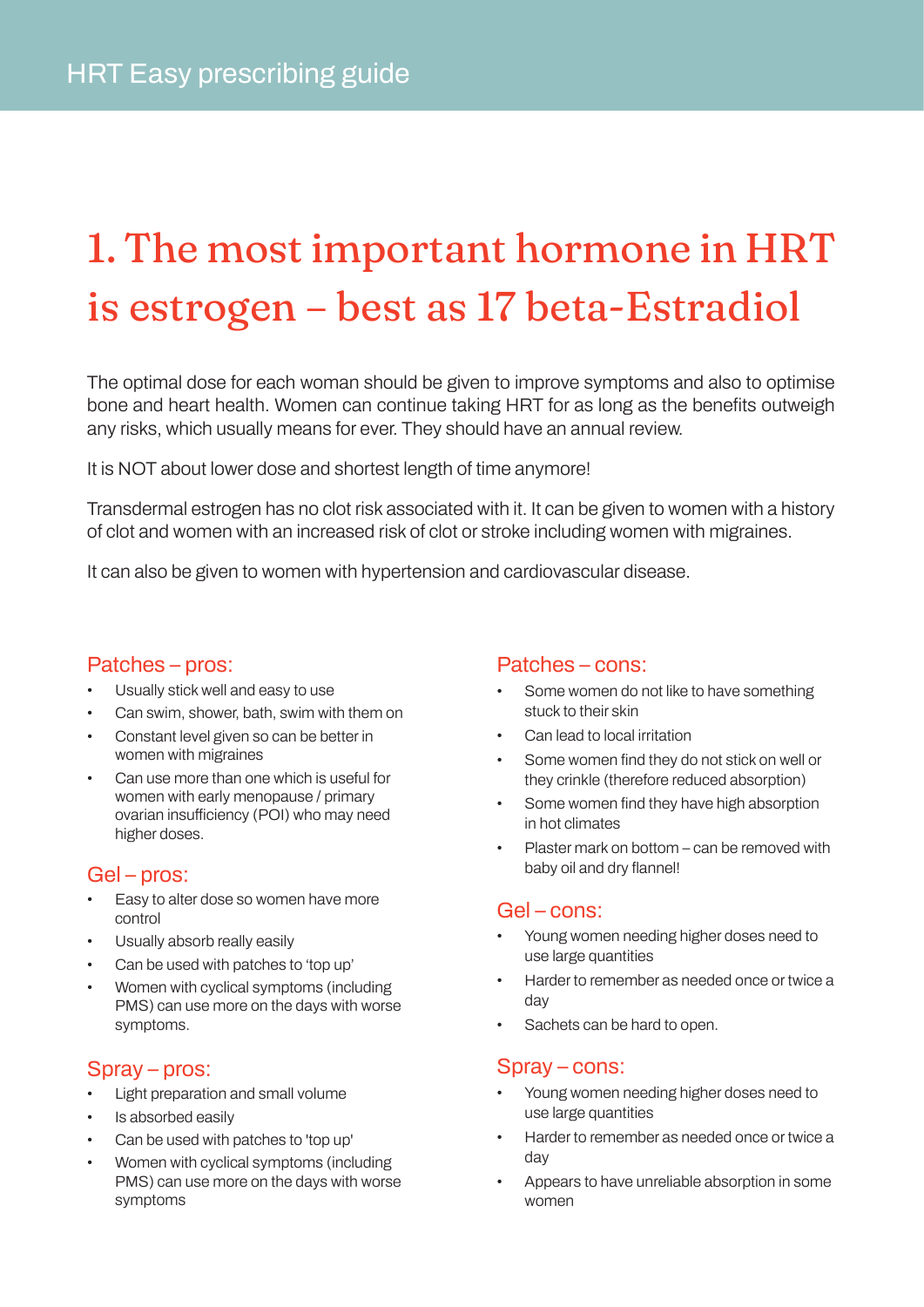## Commonly prescribed preparations:

- Evorel 25 / 50 / 75 / 100mcg patches, twice a week
- Estradot 25 / 50 / 75 / 100mcg patches, twice a week
- Oestrogel 2-4 pumps a day
- Sandrena gel 0.5 / 1mg sachets

Some women may choose an oral preparation or may not absorb transdermal estrogen adequately. The safest progestogen with respect to breast cancer and clot risk is dydrogesterone.

The following are the available preparations containing dydrogestodene:

- Femoston 1/10 (1mg estradiol and 10mg dydrogesterone) cyclical preparation
- Femoston 2/10 (2mg estradiol and 10mg dydrogesterone) cyclical preparation
- Femoston Conti 0.5/2.5 (0.5mg estradiol and 2.5mg dydrogesterone) continuous preparation
- Femoston Conti 1/5 (1mg estradiol and 2.5mg dydrogesterone) continuous preparation

### Dose Equivalents of Various Preparations

| <b>Patch</b>       | Half a 25 microgram patch | 25 micrograms | 50 micrograms   | 75 - 100 micrograms |
|--------------------|---------------------------|---------------|-----------------|---------------------|
| Gel - pump         | $1/2$ pump                | 1 pump        | 2 pumps         | 3 - 4 pumps         |
| Gel-sachet         | $1/2$ of a 0.5mg sachet   | 0.5mg sachet  | 1 <sub>mg</sub> | $1 - 2mg$           |
| Spray <sup>*</sup> |                           | 1-2 spray     | 2-3 sprays      | >3 sprays           |

\* These doses are approximate as absorption of the spray is very variable with many women finding they need to use large quantities for symptomatic benefit.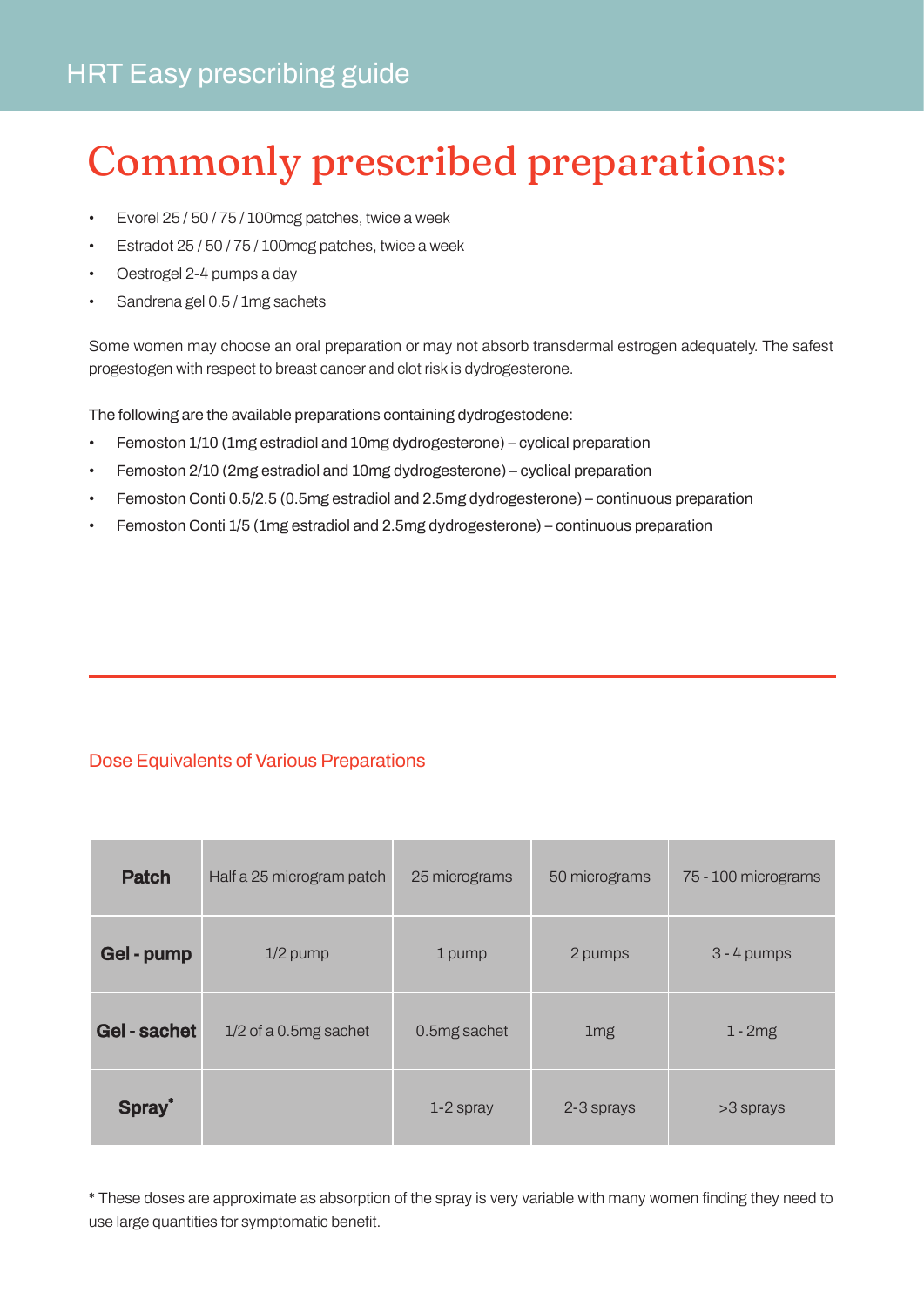2. Women with a uterus need

## progesterone

or a

progestogen

too

- A few tips:
- Give cyclical HRT for first 6-12 months if they are having periods
- Continuous progestogens are better for endometrial protection
- Any age woman can take continuous HRT but it may cause erratic bleeding if given too early

The evidence supports the use of micronised progesterone (Utrogestan) as the most favourable progestogen. Can be prescribed cyclically, 200mg each evening, for 2 out of 4 weeks OR continuously, 100mg each evening. The dose can be increased (to 200mg each evening) if women are experiencing breakthrough bleeding with the continuous dose of 100mg.

### Pros:

- Fewer side effects so better tolerated
- Can improve cardiovascular risk / lipids
- Neutral effect on BP / may reduce BP
- No VTE risk
- No good quality evidence it increases breast cancer risk
- Studies have shown some positive effect on bone strength
- Can often reduce anxiety
- Can be used vaginally (off license) ususally at half the oral dose in women who cannot tolerate oral progesterone
- Can be considered by some as a contraceptive, if taken continuously and no periods (off license)

### Cons:

- Can result in more breakthrough bleeding than synthetic progestogens
- Can cause some sedation is taken at night time (though many women like this side effect). Needs to be taken on an empty stomach (eating food increases absorption, however this is not detrimental)
- Not licensed as a contraceptive

If Utrogestan is not available or not tolerated then consider Evorel Conti / Evorel Sequi (50mcg estradiol). Many women need additional estradiol which can be given as an estradiol patch or as the gel or spray.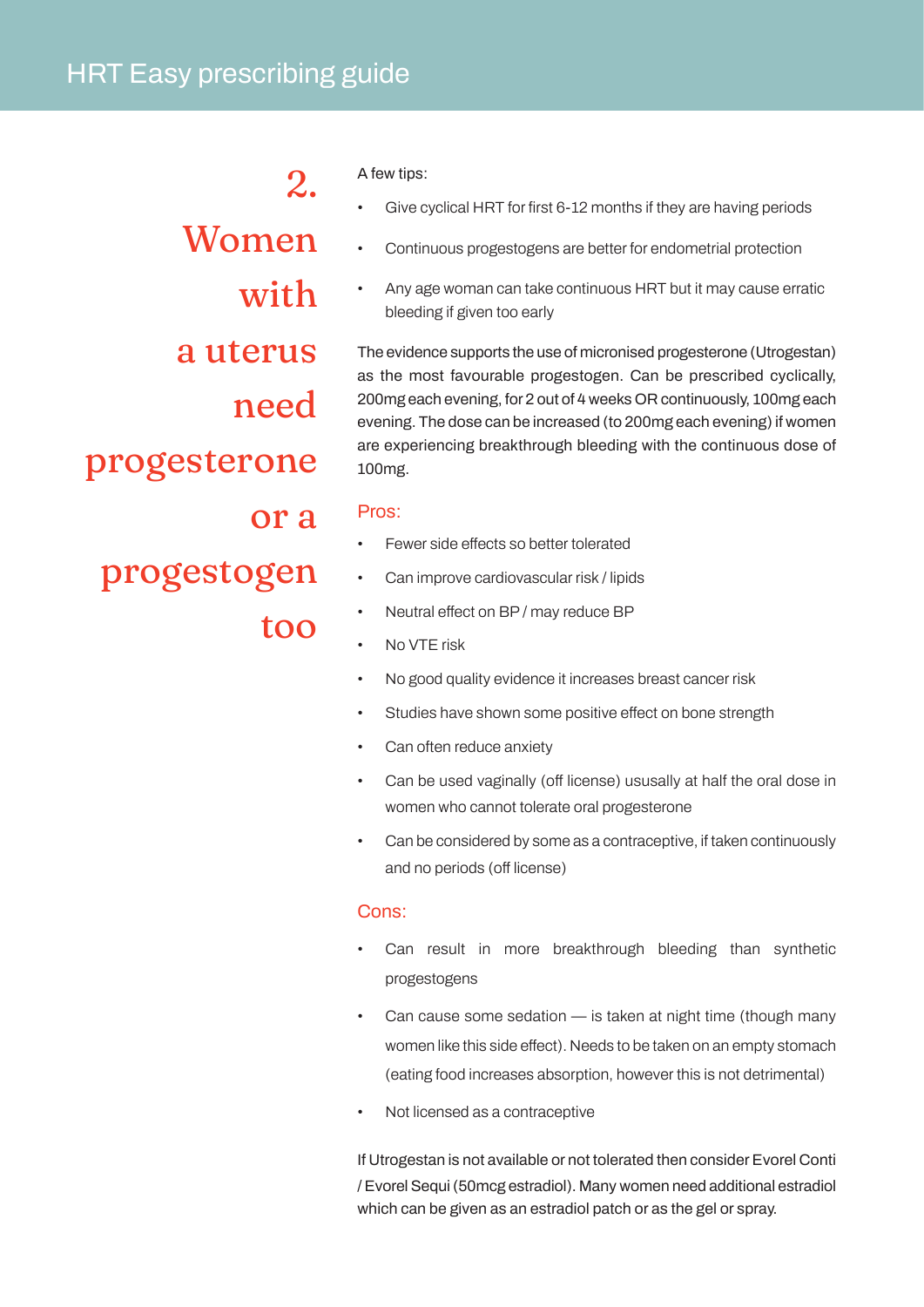## HRT Easy prescribing guide

## Mirena Coil (IUS)

#### Pros:

- **Contraception**
- Less risk of bleeding
- Can be safely used for 5 years as endometrial protection as recommended by  $FSRH^{12}$  (actually licensed for 4 years)

#### Cons:

- Systemic side effects can occur in first 3-6 months
- Spotting and irregular bleeding can occur in first 3-12 months
- Not every woman's choice
- Sometimes difficult to access because of local commissioning arrangements

Using estrogen as a patch or gel and micronised progesterone is cheap for the NHS (price per month):



Clearly HRT is only one part of the management of perimenopausal and menopausal women.

Lifestyle recommendations regarding diet, exercise, smoking cessation, and safe levels of

alcohol consumption should be encouraged.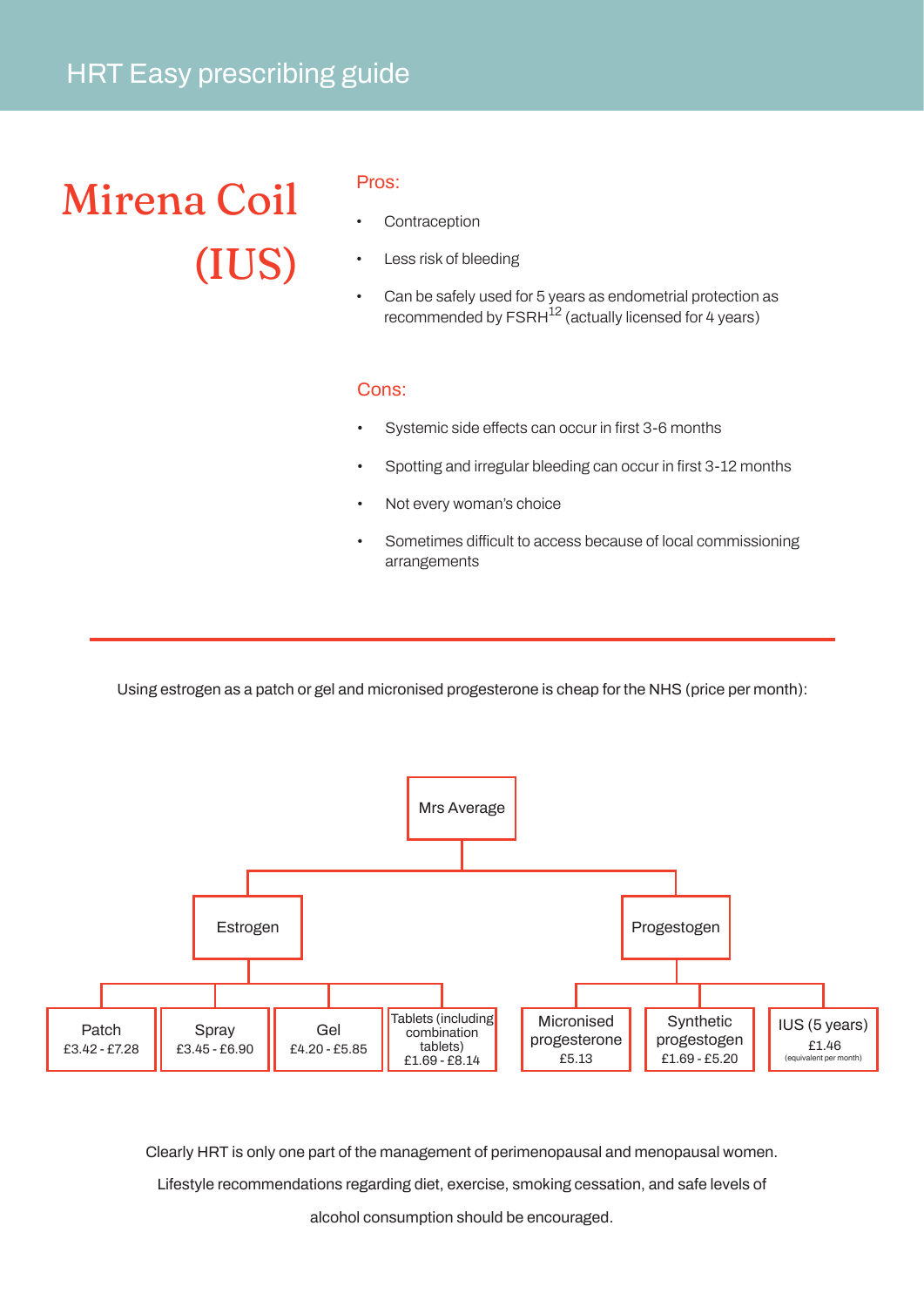## 3.

## Testosterone is often beneficial

Adding testosterone to HRT can improve sexual function and general wellbeing. Testosterone can improve libido 13. In addition, testosterone can improve mood, energy, stamina and concentration. Many women notice that their brain fog and memory improve.

A significant problem with prescribing testosterone is that there are currently no available licensed preparations for women in the UK. GMC guidance on the prescription of unlicensed medication should be consulted when prescribing. It is important to ensure that women are adequately estrogenised before adding in testosterone; this is usually the case when they are no longer experiencing vasomotor symptoms.

Blood results are a guide and are not a reliable way of assessing need for testosterone.

It can sometimes take several weeks, even months for a woman to notice the beneficial effects of testosterone. If they have not noticed an improvement after six months, then it is unlikely to be beneficial. Clinical improvement in symptoms is more important than aiming for a specific level on treatment.

- Baseline blood tests are optional as most women will have low testosterone and FAI treatment is based on symptoms
- Ensure no other cause for her symptoms
- Ensure the woman does not have a specific treatable cause for her low FAI (e.g. oral estrogens)

### Commonly used testosterone replacement for women:

- Testogel ® (1% testosterone gel in 5g sachets, containing 50mg testosterone): Starting dose 1/10 of a sachet/day = 5mg/day i.e. each sachet should last 10 days.
- Testim ® (1% testosterone gel in 5g tubes, containing 50mg testosterone): Starting dose 1/10 of a tube/day = 5mg/day i.e. each tube should last 10 days.
- AndroFeme ® (1% testosterone cream in 50ml tubes with screw cap, only available privately): Starting dose 0.5ml/day = 5mg /day i.e. each tube should last 100 days.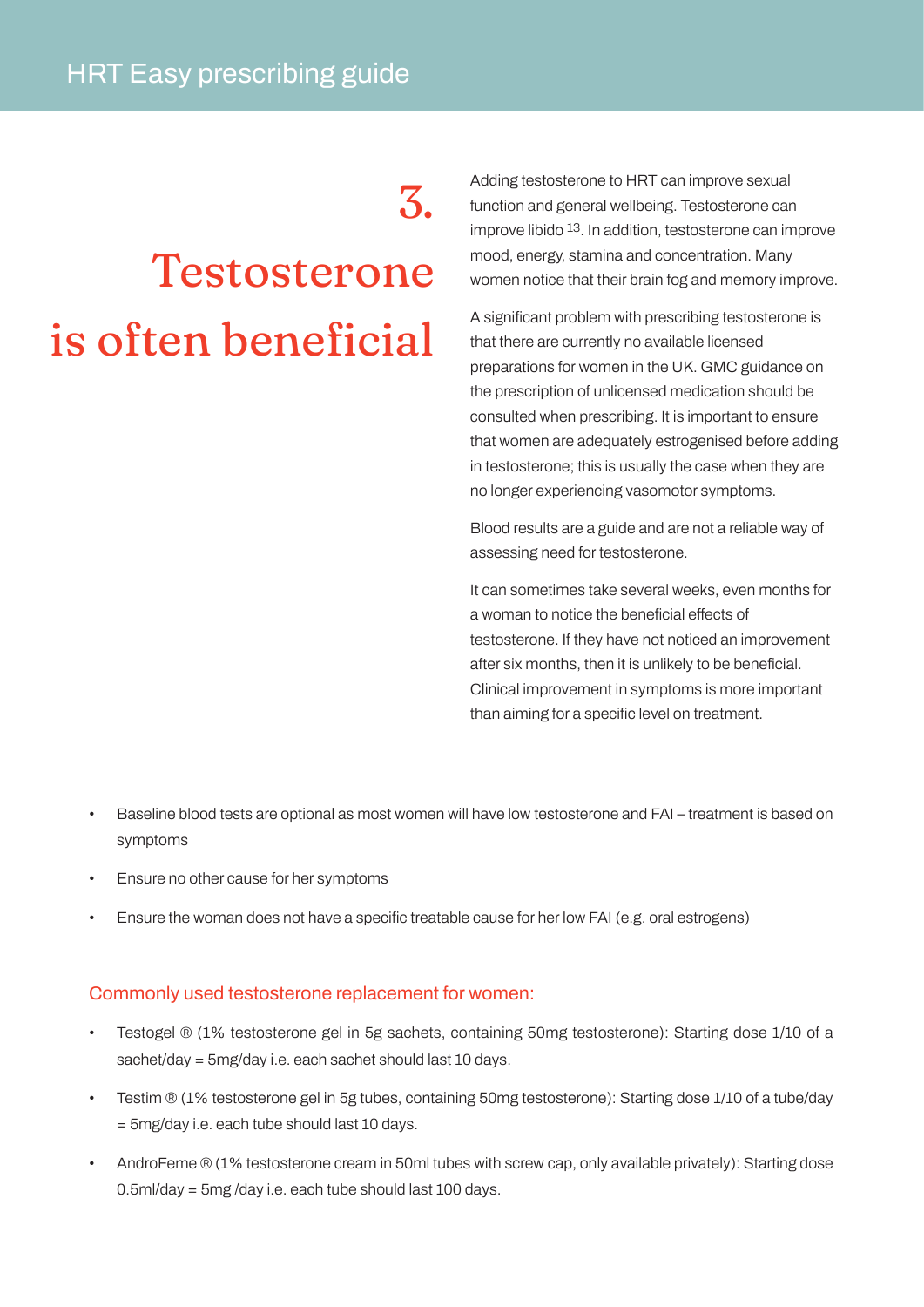## Vaginal estrogens

Although vaginal estrogen is not actually HRT it is important to know the following:

- Vaginal estrogen is safe to give with HRT (about 20% of women need both).
- Vaginal estrogen can be given as a pessary, cream, gel or vaginal ring.
- Vaginal estrogen should be prescribed in the long term (i.e. on repeat prescriptions).
- The dose of vaginal estrogen is very low (using 10mcg estrogen pessaries regularly for one year is an equivalent dose to just one 1mg estradiol HRT tablet).
- Women with a history of any type of cancer, including an estrogen receptor positive cancer, can still safely use vaginal estrogen and continue using this in the long term $14$ .
- Evidence does not show an increased risk of cancer recurrence among women currently undergoing treatment for breast cancer, or those with a personal history of breast cancer, who use vaginal estrogen to relieve urogenital symptoms.
- GPs and primary care healthcare professionals can safely prescribe vaginal estrogen.
- Theoretically, women taking aromatase inhibitors should not use vaginal estrogen preparations, however, these preparations can still usually be given to these women and they can really have a beneficial effect on their localised symptoms.
- Many women using vaginal estrogen should also be recommended to use non-hormonal vaginal moisturisers and lubricants too.

Intrarosa (prasterone) is a daily pessary treatment containing DHEA (dehydroepiandrosterone) and is converted intracellularly to androgens and estrogens. It has been shown to be associated with improvements in symptoms without significant changes in serum estrogen or androgen levels.

*Useful resource: British Society for Sexual Medicine (2021) Position Statement for Management of Genitourinary Syndrome of the Menopause (GSM) Authors: Dr L Newson, Prof M Kirby, Dr S Stillwell, Prof G Hackett, Dr S Ball, Dr R Lewis*

### **Referenc[es](http://www.bssm.org.uk/wp-content/uploads/2021/03/GSM-BSSM.pdf)**

- 1 [National Institute for Health and Care Excellence. NICE guideline](http://www.bssm.org.uk/wp-content/uploads/2021/03/GSM-BSSM.pdf) NG23 – Menopause: diagnosis and management 2015 [May 2017]. Available from: https://www.nice.org.uk/guidance/ng23
- 2 Baber RJ, Panay N, Fenton A, Group IMSW. 2016 IMS Recommendations on women's midlife health and menopause hormone therapy. Climacteric 2016;19:109-150
- 3 Hamoda H, Panay N, Pedder H, Arya R, Savvas M. The British Menopause Society & Women's Health Concern 2020 recommendations on hormone replacement therapy in menopausal women. Post Reproductive Health 2020, Vol. 26(4) 181–208
- 4 Rossouw JE, Anderson GL, Prentice RL, LaCroix AZ, Kooperberg C, Stefanick ML, et al. Risks and benefits of estrogen plus progestin in healthy postmenopausal women: principal results From the Women's Health Initiative randomized controlled trial. JAMA 2002;288:321-333
- 5 Manson JE, Aragaki AK, Rossouw JE et al. Menopausal Hormone Therapy and Long-term All-Cause and Cause-Specific Mortality: The Women's Health Initiative Randomized Trials. JAMA. 2017; 318(10):927-938
- 6 Boardman HM, Hartley L, Eisinga A, Main C, Roque i Figuls M, Bonfill Cosp X, et al. Hormone therapy for preventing cardiovascular disease in post-menopausal women. Cochrane Database Syst Rev 2015:CD002229
- 7 Stute P, Wildt L, Neulen J. The impact of micronized progesterone on breast cancer risk: a systematic review. Climacteric. 2018 Apr;21(2):111-122. M.
- 8 L'Hermite. Bioidentical menopausal hormone therapy: regis-tered hormones (non-oral estradiol ± progesterone) are optimal. Climacteric 2017; 20:331-338
- 9 Newson L, Lass A. Effectiveness of transdermal oestradiol and natural micronised progesterone for menopausal symptoms. BJGP 2018; 68: 499-500.
- 10 Chlebowski RT, Anderson GL, Aragaki AK, er al. Association of Menopausal Hormone Therapy With Breast Cancer Incidence and Mortality During Long-term Follow-up of the Women's Health Initiative Randomized Clinical Trials. JAMA. 2020 Jul 28;324(4):369-380
- 11 Vinogradova Y, Coupland C, Hippisley-Cox J Use of hormone replacement therapy and risk of venous thromboembolism: nested case-control studies using the QResearch and CPRD databases. BMJ 2019;364:k4810
- 12 Contraception for women aged over 40 https://www.fsrh.org /standards-and-guidance/documents/fsrh-guidance-contraception-for-women-aged-over-40-years-2017/
- 13 Islam RM, Bell RJ, Green S, Page MJ, Davis SR. Safety and efficacy of testosterone for women: a systematic review and metaanalysis of randomised controlled trial data. Lancet Diabetes Endocrinol. 2019 Oct;7(10):754-766.
- 14 The use of vaginal estrogen in women with a history of estrogen dependent breast cancer. Committee Opinion No. 659. American College of Obstetricians and Gynecologists. Obstet Gynecol 2016; 127:e93–96.